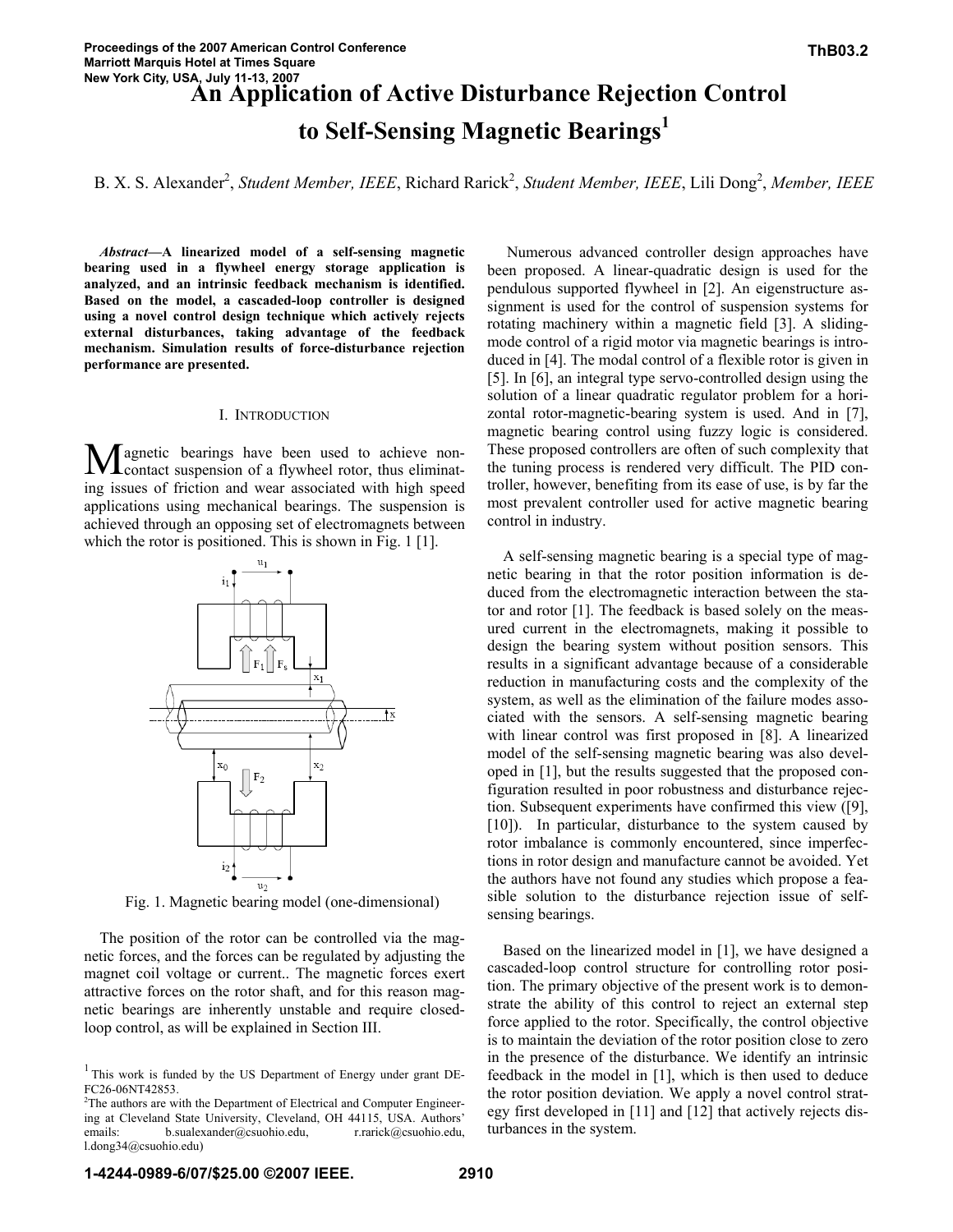The paper is organized as follows. In Section II of the paper, the physical model in [1] is analyzed, and the intrinsic feedback of the system identified. A cascaded-loop control structure is designed in Section III. The control strategy in [11] and [12], called Active Disturbance Rejection Control (ADRC), is introduced in Section IV and integrated into the cascaded-loop structure. Lastly, simulation results are shown in Section V.

# II.PLANT MODELING

The nonlinear model of a self-sensing magnetic bearing used for our analysis was developed in [1]. It is based on the configuration in Fig. 1. Two identical, U-shaped electromagnets produce opposing forces,  $F_1$  and  $F_2$ , that act on the shaft, thus levitating the rotor, which is ideally positioned midway between the magnets at its unstable equilibrium position,  $x_0$ . The deviation of the shaft from the equilibrium position is represented by the displacement *x* . The distances  $x_1$  and  $x_2$  are the air gap distances between the shaft and the magnets.

The magnetic forces  $F_1$  and  $F_2$  are actuated by the coil currents  $i_1$  and  $i_2$ , respectively. The currents, in turn, are controlled via the corresponding voltage drops,  $u_1$  and  $u_2$ , across the coils. The main disturbances to the plant considered in this model are external forces such as would occur to a flywheel mounted to a moving vehicle, and rotor imbalance, viewed as an external disturbance. These forces are represented in the aggregate by  $F<sub>S</sub>$ . The mathematical model of the system is given by the following equations:

$$
m\ddot{x} = F_1 - F_2 + F_s \tag{1}
$$

$$
F_k = \frac{K}{4} \left( \frac{i_k}{x_k} \right)^2, \quad k = 1, 2 \tag{2}
$$

$$
u_k = Ri_k + L_s \frac{di_k}{dt} + \frac{K}{2} \frac{d}{dt} \left( \frac{i_k}{x_k} \right), \quad k = 1, 2 \tag{3}
$$

where

$$
K = \mu_0 N^2 A \tag{4}
$$

Here *m* is the mass of the rotor, *R* is the coil resistance,  $L_s$  is the coil self-inductance,  $\mu_0$  is the permeability of free space, *N* is the number of turns in the coil, and *A* is the area of the magnetic core. The Newtonian equation of motion for the rotor is given in (1). The equations in (2) describe the magnetic forces produced by the bearing as a function of the coil current and air gap distance. And the equation in (3) is determined from Kirchhoff's Voltage Law for the coil circuit. The first term on right hand side of (3) represents the voltage drop caused by coil resistance. The second term models the voltage drop caused by the coil self-inductance,  $L<sub>s</sub>$ . And the third term represents the back-Electromotive Force (back-EMF) created by variations in air gap flux and is determined using Ampere's Law and Faraday's Law

When the rotor has been levitated to its equilibrium position,  $x_0$ , the bias or nominal current in the electromagnets will be  $i_0$ , and the corresponding voltage will be

$$
u_0 = Ri_0 \tag{5}
$$

The deviations, *i, u,* and *x,* from the nominal equilibrium values give rise to the following relations:

$$
i_1 = i_0 + i \t i_2 = i_0 - i
$$
  
\n
$$
u_1 = u_0 + u \t u_2 = u_0 - u \t (6)
$$
  
\n
$$
x_1 = x_0 - x \t x_2 = x_0 + x.
$$

Noteworthy are the symmetries in the relations, particularly for the coil control voltages. A voltage increase in one coil must be accompanied by a voltage decrease of the same magnitude in the other coil. This symmetry reduces the task of controlling the two inputs,  $u_1$  and  $u_2$ , to that of controlling only one input *u.*

Equations (2) and (3) can be linearized about the operating point  $(x_0, i_0, u_0)$  according to the conditions in (6). The result of linearization is a multiple-input, multiple-output (MIMO) plant. The MIMO plant can be divided into two single-input, single-output (SISO) plants [1]. The first plant is obtained by defining a system state vector **x** as

$$
\mathbf{x} = \begin{bmatrix} x & v & i \end{bmatrix}^T , \tag{7}
$$

where  $x$  is the shaft displacement,  $v$  is the shaft velocity, and *i* is the coil current; and by defining the constants  $k_s$ ,  $k_l$ , and  $L_0$  as

$$
k_{S} = \frac{K}{2} \frac{i_{0}^{2}}{x_{0}^{3}}, \quad k_{I} = \frac{K}{2} \frac{i_{0}}{x_{0}^{2}}, \quad L_{0} = \frac{K}{2x_{0}}.
$$
 (8)

With these definitions, the linearized plant is given by the third-order state equation

$$
\dot{\mathbf{x}} = \begin{bmatrix} 0 & 1 & 0 \\ \frac{2k_S}{m} & 0 & \frac{2k_I}{m} \\ 0 & \frac{-k_I}{L_S + L_0} & \frac{-R}{L_S + L_0} \end{bmatrix} \mathbf{x} + \begin{bmatrix} 0 \\ 0 \\ \frac{1}{L_S + L_0} \end{bmatrix} u + \begin{bmatrix} 0 \\ \frac{1}{m} \\ 0 \end{bmatrix} F_S. (9)
$$

Note that in Equation (9), the disturbance input,  $F_S$ , is not a control input, and therefore the system is a SISO plant.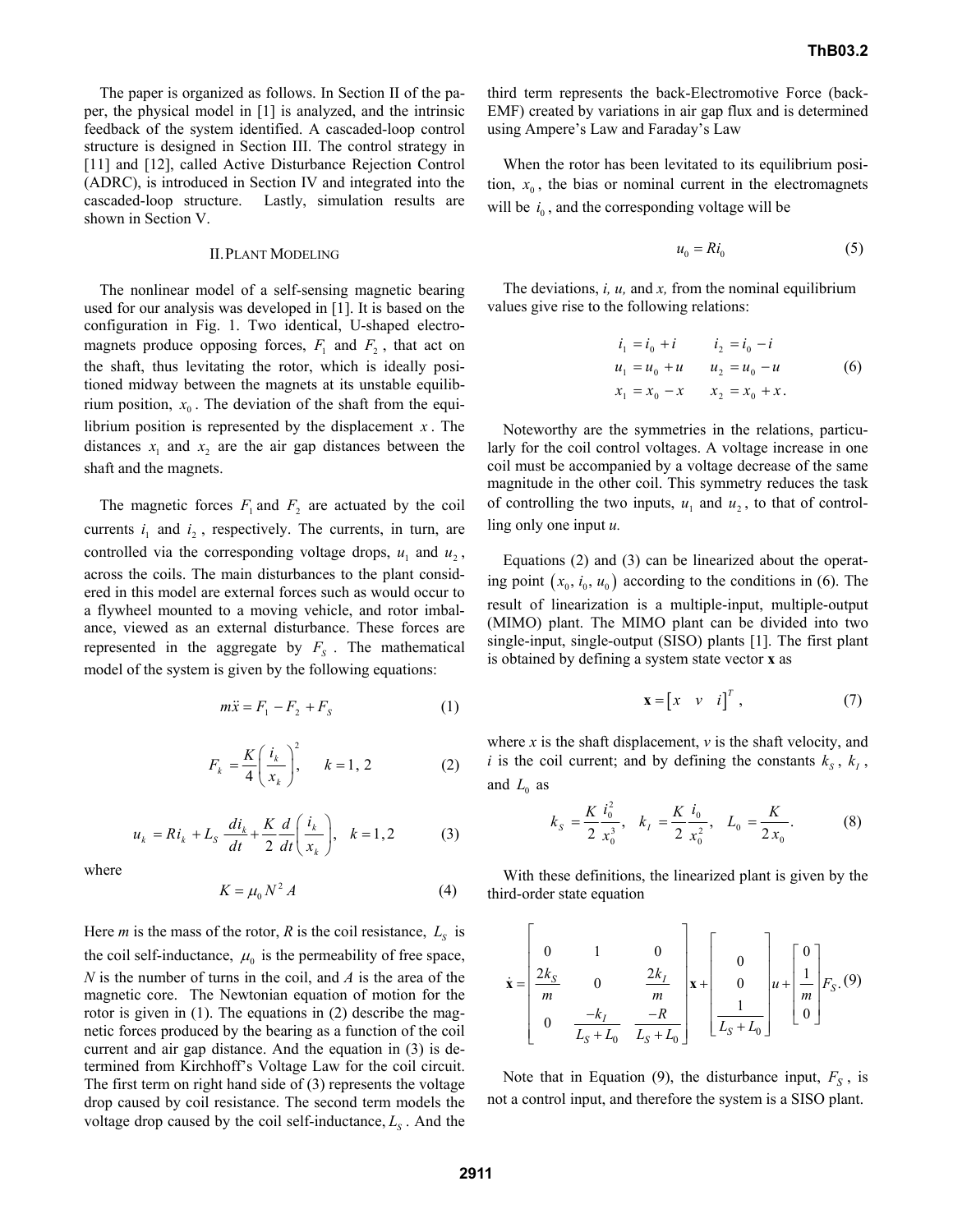The second plant is a first-order SISO plant given by the equation for the equilibrium current,

$$
\frac{di_0}{dt} = \frac{-R}{L_s + L_0} i_0 + \frac{1}{L_s + L_0} u_0.
$$
 (10)

Equation (9) can be represented by the following block diagram:



Fig. 2. Block diagram of the linearized system

In Fig. 2, the dynamics of plant P1 is given by the equation

$$
\ddot{x} = \frac{2k_s}{m}x + \frac{2k_t}{m}i + \frac{1}{m}F_s \ . \tag{11}
$$

The dynamics of plant P2 is given by

$$
\frac{di}{dt} = \frac{-k_I}{L_s + L_0} v + \frac{-R}{L_s + L_0} i + \frac{1}{L_s + L_0} u.
$$
 (12)

In (12) the product of the constant  $k_i$  and the velocity,  $k_i v$ , is the back-EMF voltage which results from changes in the air gap flux. A force disturbance,  $F<sub>s</sub>$ , on the rotor will affect its velocity and hence the back-EMF voltage. Thus the back-EMF constitutes an intrinsic feedback mechanism, which can be used to deduce the deviation of the rotor position from the operating point.

#### III. CONTROL STRATEGY

The magnetic bearing plant is open-loop unstable because the magnetic bearings exert *attractive* forces on the rotor shaft that depend on the inverse of the square of the air gap distances. From Fig. 1, it can be seen that any movement of the rotor shaft in a direction away from the equilibrium position, and toward one of the magnets, increases the magnetic force in that direction, and decreases the magnetic force in the opposite direction. Thus the rotor is accelerated away from the equilibrium position. The air gap is normally on the order of a millimeter, thus a disturbance force can cause the rotor to contact the bearing surface and trigger a catastrophic failure. The control objective, then, is to maintain the deviation, *x*, of the rotor from its equilibrium position as close to  $x = 0$  as possible in the presence of an external disturbance without the use of a position sensor.

We will only consider the case in which the rotor is initially levitated and in equilibrium, and hence a measurement of the initial conditions for the state-space gives  $x = v = i = 0$ . Since there is no position sensor, only the coil current is available as a feedback signal. The actuator signal is the coil control voltage *u*. The full dynamics of the bearing plant, linearized about the equilibrium operating point, is characterized by (9) and (10). The value of the equilibrium current is determined by (10). In many magnetic bearing applications, the value of the equilibrium current is fixed to optimize the power consumption.

The proposed controller has a cascaded-loop structure as shown in Fig. 3. The controller C1 is a PD control which uses a displacement set-point and the output of a standard Luenberger state observer (not shown) designed to control the current set-point  $i^*$ . This type of control structure is well-known, so it will not be addressed further in this study. Since the rotor displacement is not directly available as a measurement, the Luenberger observer is employed to extract displacement information from the coil current *i* and the control voltage *u*, and this information is used for an estimate of the current set-point  $i^*$ . The plant P1 is subjected to an external force disturbance,  $F<sub>S</sub>$ , as indicated in Fig. 3.

The controller C2 is specifically designed to control the plant P2 using current feedback. Note that P2 also receives back-EMF from P1. The control objective of C2 is to regulate the coil current to the specified set point value  $i^*$ . The output signal of C2 is the control voltage across the coils . The design of the controller C2 will be the focus of the subsequent sections, where ADRC will be applied.



Fig. 3. Illustration of cascaded loop concept

# IV. DESIGN USING ACTIVE DISTURBANCE REJECTION CON-TROL (ADRC)

The dynamics of the plant P2 is given by (12), which is a first-order system. An external force disturbance will affect the back-EMF term. The fundamental idea of ADRC is to design an observer that estimates any deviation of the plant P2 from a nominal first order plant and compensates for it in real time. Such an observer has been termed an *Extended State Observer* (ESO) [11]. After compensation via the ESO, the nominal first-order plant can be controlled using a proportional controller.

To design the ESO, (12) is rendered into the following standard form: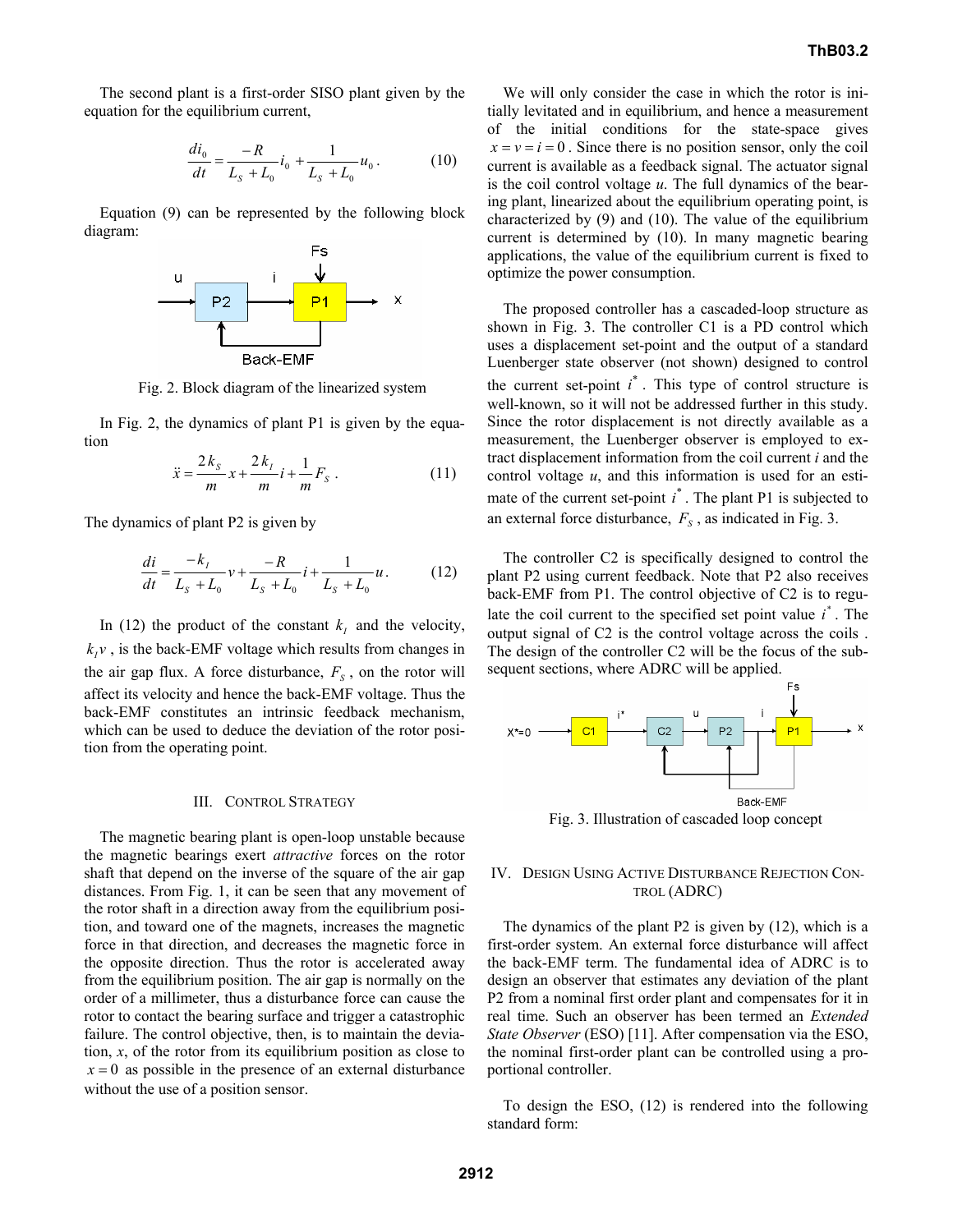$$
\dot{y} = f(y, v, t) + bu \tag{13}
$$

where  $y = i$ ,

$$
f = \frac{-k_I}{L_S + L_0} v + \frac{-R}{L_S + L_0} y, \qquad (14)
$$

and

$$
b = \frac{1}{L_S + L_0} \,. \tag{15}
$$

and

The term *f* in (13) is referred to as a *generalized disturbance* [12]. It represents the deviation of the plant in Equation (13) from a nominal first-order plant. The ESO contains two state space variables:

$$
z_1 = i, \ z_2 = f \ . \tag{16}
$$

Here the first-order state space has been augmented or extended with an additional state, namely,  $z_2 = f$ . If we let  $y = z<sub>1</sub>$ , then Equation (13) can written as:

$$
\dot{z}_1 = z_2 + \frac{1}{L_S + L_0} u \ . \tag{17}
$$

And if we let *h* be the time derivative of *f*, then  $\dot{z}_2 = h$ , and the corresponding matrix state space model is

$$
\dot{z} = Az + Bu + Eh
$$
  

$$
y = Cz
$$
 (18)

where

$$
\mathbf{A} = \begin{bmatrix} 0 & 1 \\ 0 & 0 \end{bmatrix}, \ \mathbf{B} = \begin{bmatrix} \frac{1}{L_s + L_0} \\ 0 \end{bmatrix}, \ \mathbf{C} = \begin{bmatrix} 1 \\ 0 \end{bmatrix}^T, \ \mathbf{E} = \begin{bmatrix} 0 \\ 1 \end{bmatrix} \tag{19}
$$

The generalized disturbance,  $z_2 = f$ , can now be estimated by the ESO, which has the following construction:

$$
\dot{\hat{\mathbf{z}}} = \mathbf{A}\hat{\mathbf{z}} + \mathbf{B}u + \mathbf{L}(y - \hat{y})
$$
  
=  $\mathbf{A}\hat{\mathbf{z}} + \mathbf{B}u + \mathbf{L}y - \mathbf{L}\hat{y}$ . (20)

The state of this observer,  $[\hat{z}_1, \hat{z}_2]^T$ , corresponds to the estimated values of the quantities:

$$
\hat{z}_1 \approx z_1, \quad \hat{z}_2 \approx f \tag{21}
$$

Equation (20) can be simplified using the relation  $\hat{y} = C\hat{z}$ , and is rewritten as

$$
\dot{\hat{\mathbf{z}}} = \mathbf{A}\hat{\mathbf{z}} + \mathbf{B}u + \mathbf{L}y - \mathbf{L}\mathbf{C}\hat{\mathbf{z}}
$$
  
=  $(\mathbf{A} - \mathbf{L}\mathbf{C})\hat{\mathbf{z}} + \mathbf{B}u + \mathbf{L}y,$  (22)

where the observer gain vector **L** and the characteristic equation of the observer matrix are given by

$$
\mathbf{L} = [\beta_1, \beta_2]^T
$$
 (23)

 2 1 2 det 0 **A LC I** − −=+ + = *ss s* β β . (24)

It can be shown that the system in Equations (18) and (19) is observable, so the observer gain **L** can be chosen so that (24) has multiple real roots at  $-\omega$ <sub>o</sub>. Under this constraint, we have

 $s^{2} + \beta_{1}s + \beta_{2} = (s + \omega_{o})^{2} = s^{2} + 2\omega_{o}s + \omega_{o}^{2}$ , (25) and so

$$
\beta_1 = 2 \omega_o , \ \beta_2 = \omega_o^2 . \tag{26}
$$

Because the eigenvalues in (24) are all located in the lefthalf plane, the stability of the observer in  $(22)$  is guaranteed. The quantity, <sup>ω</sup>*<sup>o</sup>* , is referred to as the *observer bandwidth* [12]. This parameterization reduces the number of observer tuning parameters to one. With the ESO properly designed, the ADRC control law is given by

$$
u = \frac{1}{b} \left[ -\hat{z}_2 + k_p \left( i^* - \hat{z}_1 \right) \right]. \tag{27}
$$

In (27), the first term  $\hat{z}_2$  compensates for the generalized disturbance *f*. This term effectively reduces (13) to a single integrator. The second term of (27) represents the proportional controller with gain  $k<sub>n</sub>$ .

Tuning of the ADRC controller involves two parameters: the observer bandwidth,  $\omega$ <sub>o</sub>, which adjusts the performance of the disturbance compensation, and the proportional controller gain  $k_p$ , which affects set-point tracking. The observer and controller can be tuned separately by adjusting their respective bandwidths. It is recommended that the observer bandwidth be three times higher than the controller gain, if possible [12]. By keeping this relationship between the observer bandwidth and the controller gain, the number of tuning parameters is effectively reduced to one. This constitutes a major simplification in the tuning effort of controller C2.

# V. SIMULATION

The effectiveness of the cascaded control structure (Fig. 3) under a constant force disturbance was assessed in simulation. The linearized plant was constructed according to (9). The controller C2 was constructed according to the ADRC control law in (27), while for the controller C1, a simple PD controller was used on the output of the Luenberger observer. The plant parameters were selected according to the physical model described in [1]. The bias current is  $i_0 = 1A$ .